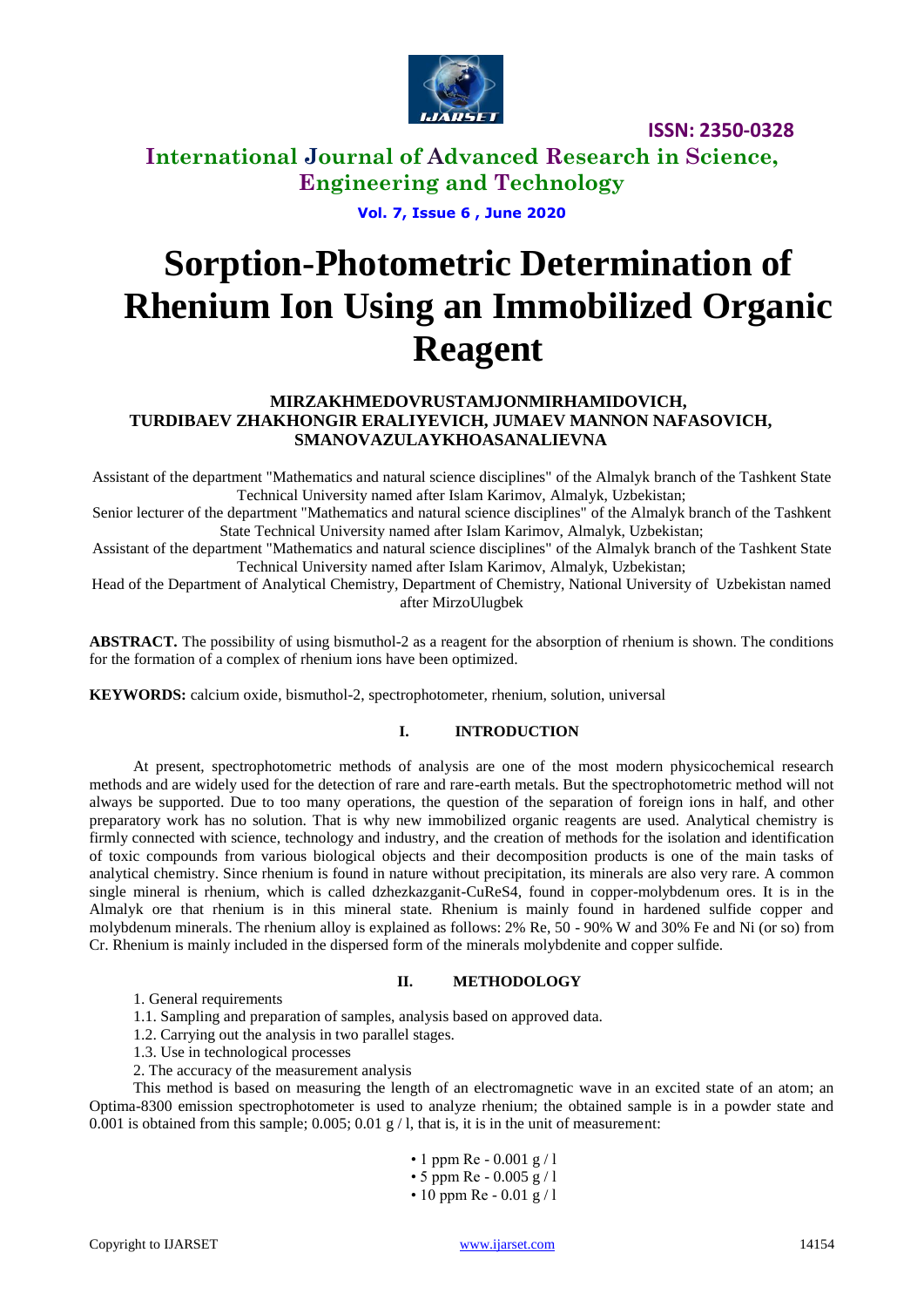

# **International Journal of Advanced Research in Science, Engineering and Technology**

**ISSN: 2350-0328**

**Vol. 7, Issue 6 , June 2020**

The crucible is filled with potassium permanganate and calcium oxide, then the announced sample is filled, calcium oxide is added again, then it is heated in a muffle furnace for two hours. The sample from the muffle is cooled and placed in a 100 ml flask, filled with distilled water to the mark, then heated for 40 minutes, then the sample is filtered and boiled for another 30 minutes, evaporated in an electric oven until it is reduced to 60 ml, during which various ions precipitate in the form of salt. dissolved in hydrochloric acid and transferred to a 100 ml flask, in which a standard solution is prepared. The analytical method is introduced into the device, then a graph is drawn to measure the standards, the standard number of quantities is taken from a single exact number, and the probe measurement begins when the desired result is achieved. First, standard solutions are measured in 3 tubes, then a sample is measured.



If the analysis process is 9.99 rpm, then the most sensitive, intense point of our view, Rhenium, namely the rhenium line, is determined by the 1st minute of the outgoing process, continued analysis depending on the standard:



During calibration, three standards are used, which, using this method, make it possible to determine the rhenium content in the analyzed sample in the interval shown in Table 1.

#### **Table 1.The amount of rhenium**

| N° | <b>Fixed element</b> | Mass fraction,%     |
|----|----------------------|---------------------|
|    | Re                   | $0,00005 - 0,01000$ |

2.1. Re = 227,545 allowable differences should not exceed the following values.

#### **Table 2.The most sensitive-intense rhenium point**

| <b>Element</b> | Wavelength                    |
|----------------|-------------------------------|
| Rhenium        | 197,243<br>227,545<br>204,911 |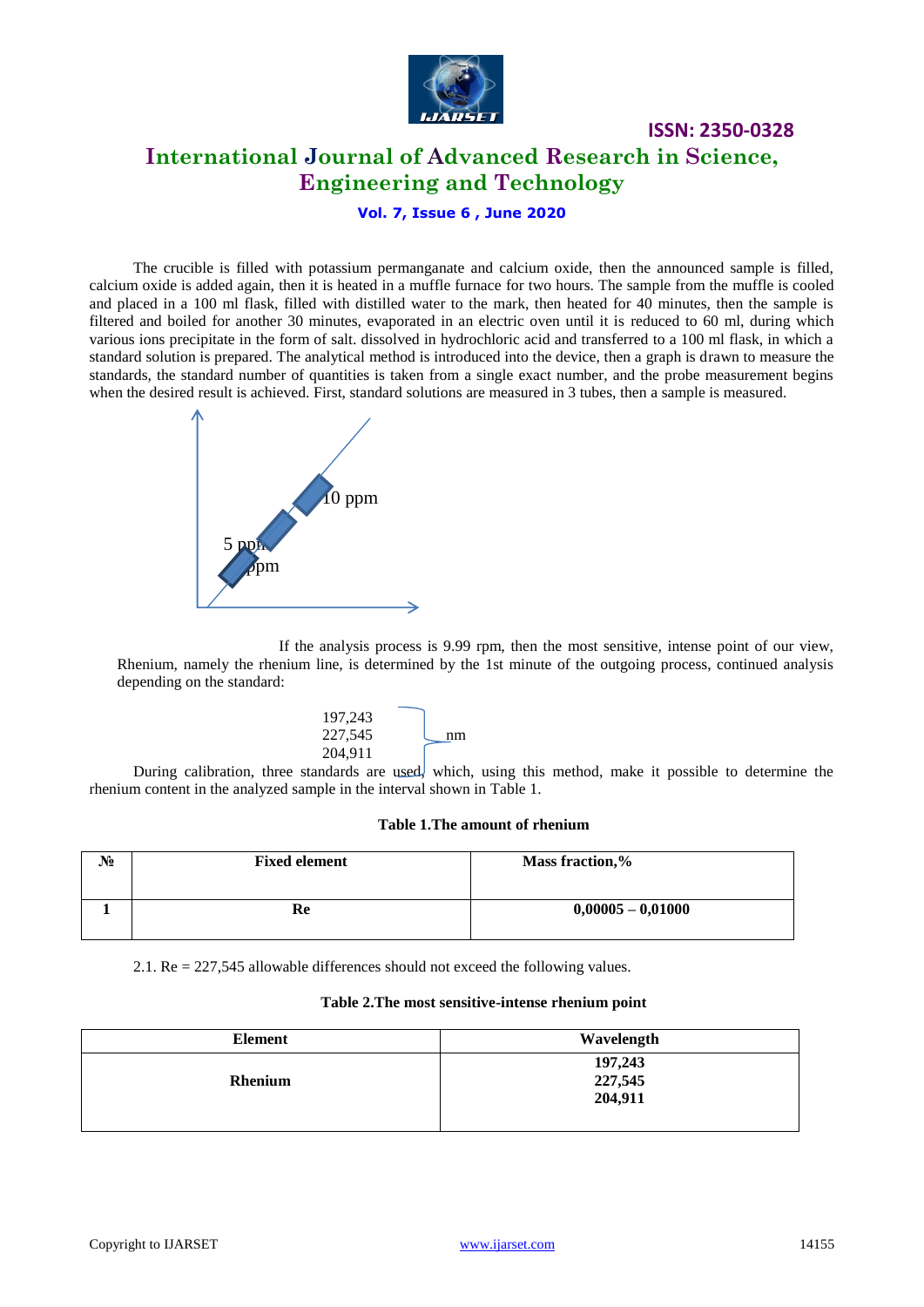

**ISSN: 2350-0328**

# **International Journal of Advanced Research in Science, Engineering and Technology**

**Vol. 7, Issue 6 , June 2020**

| <b>Solution</b>                                 | Concentration, mg / l |      |       |                 |          |        |     |  |  |  |
|-------------------------------------------------|-----------------------|------|-------|-----------------|----------|--------|-----|--|--|--|
|                                                 | Re                    | Mo   | Fe    | NO <sub>3</sub> | $SO_4^2$ | $CI^-$ | pH  |  |  |  |
| <b>Sedimentary rock -</b><br>quantity           | 3,2                   | 1,2  | 7,8   | 50000           | 68500    | 20,5   | 6,5 |  |  |  |
| <b>Concentration in</b><br>solution,<br>results | 0,4                   | 22,4 | 980,5 | 420             | 27200    | 250,5  | 1,3 |  |  |  |

#### **Table 3.The composition of the rhenium solution**

As can be seen from the results of table. 3, the content in the sample obtained for analysis significantly exceeds the concentration in the case of precipitation of predominantly rhenium, and the concentration of the compound is mainly triraidi of many compounds obtained by nitrate-ion ligation.

#### **III. EXPERIMENTAL RESULTS**

#### **Preparation of working solution for the determination of rhenium**

1. To prepare a working solution of 0.01% bismuth-2 reagents, weigh 0.01 g of bismuth-2 reagent on an analytical balance, transfer it to a 100 ml volumetric flask and make up to the mark with water. The prepared solution was diluted and used for further work. To prepare a standard 1 mg / ml solution of  $\text{Re}^{7+}$  ion, 0.732 g of ammonium perrenate salt was weighed, placed in a 100 ml flask and adjusted to the mark with distilled water. This solution was used in subsequent studies [1,2].

2. For the preparation of a  $1.0 \cdot 10^{-1}$  M solution of hydrochloric acid, concentrated hydrochloric acid was used by the dilution method.

3. Buffer solutions are formed by adding  $0.04$  M acid (H<sub>3</sub>BO<sub>3</sub>, H<sub>3</sub>PO<sub>4</sub>, CH<sub>3</sub>COOH) and 0.2 M NaOH solution to prepare a universal buffer mixture with different pH (1-12). Other buffer solutions were prepared as in the literature [3,4].

4. To prepare the fibers, 0.2 g of fibers synthesized at the Department of Polymer Chemistry were extracted. The fibers are first washed in an alcohol solution (90%) and then with a 0.1 M hydrochloric acid solution. Washed with distilled water until neutral. Keep wet in a petri dish.

#### **The effect of buffer solution on the level of immobilization**

To study the effect of the buffer solution on immobilization, a buffer was selected based on the difference in optical densities by introducing various buffer solutions from 5 ml, mixing with a glass rod for 6 minutes by introducing a 0.05% aqueous solution of ammonium perrenate salt in 50 ml of solution Li reagent, 2 ml of 0.1% Li in a glass rod. The results are presented in table 4.

| Buffersolution | pH             |    | ∸           |    |    | ັ  |    | $\overline{ }$ | $\circ$<br>O |    | 10 |                          | $1^{\circ}$<br>. . |
|----------------|----------------|----|-------------|----|----|----|----|----------------|--------------|----|----|--------------------------|--------------------|
|                | $\mathbf{N}\%$ |    |             |    |    |    |    |                |              |    |    |                          |                    |
| Universal      | $Re+Me$        | 18 | $\sim$<br>◡ | 40 | 44 | 76 | 78 | 76             | 67           | 62 | 55 | $\overline{\phantom{a}}$ | -                  |

#### **Table 4 - The effect of pH on immobilization**

As can be seen from the table and figure, a good result can be obtained in the pH range 5-6 for the bismuthol-2 reagent. In subsequent studies, a buffer with  $pH = 5.6$  was used.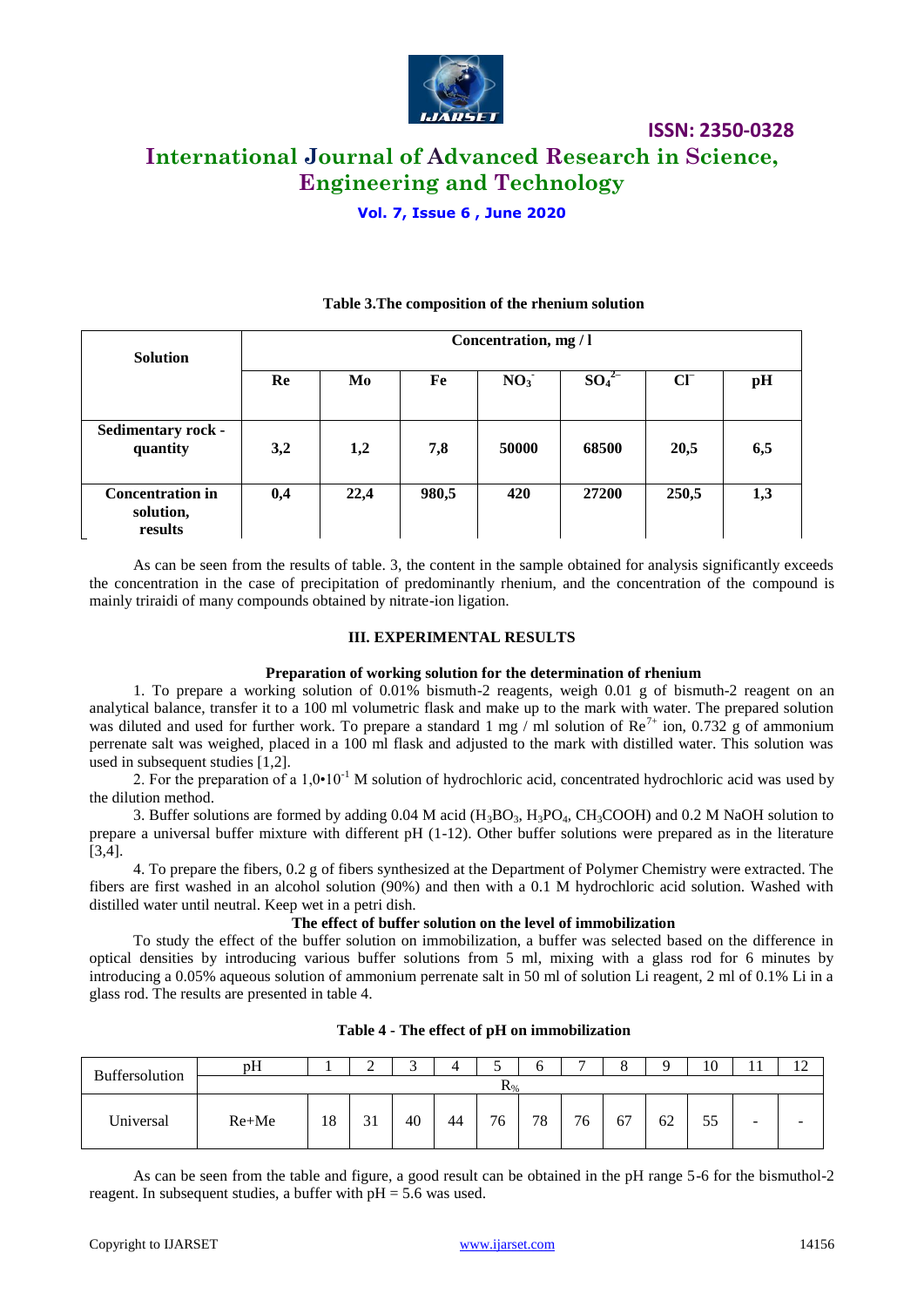

### **ISSN: 2350-0328**

# **International Journal of Advanced Research in Science, Engineering and Technology**

#### **Vol. 7, Issue 6 , June 2020**

#### **REFERENCES**

[1] Sinyakova G.S. The study of complexation in the system  $Re<sup>VI</sup> - H<sub>3</sub>O<sup>+</sup> - SO<sub>4</sub>2<sup>-</sup>-H<sub>2</sub>O<sup>/</sup>$  Journal of Inorganic Chemistry. 2013. Vol. 24. No. 10. P. 2677-2683.

[1] Zagorodnaya A. N., Abisheva Z. S. idr. Combined sorption-extraction-electrolysis technology for producing ammonium perrenate from uranium-containing solutions // Non-ferrous metals. 2010. No. 8. P. 59–62.

[1] Korovin S.S., Bukin V.I., Fedorov P.I., ReznikA.M .; under the editorship of Korovina S.S., M. Rare and scattered elements. Chemistry and technology: a textbook for high schools: in 3 books. / MISiS, 2003. Book. 3.440 s

[1] V.I. Babaev, U. A. Kerimov, N. S. Osmanov. Synthesis and study of rhenium (IV) complexes with certain amino acids // Zh. Chemistryandchemicaltechnology. 2011.V. 54. Issue. 1, p. 33-36.

#### **AUTHOR'S BIOGRAPHY**